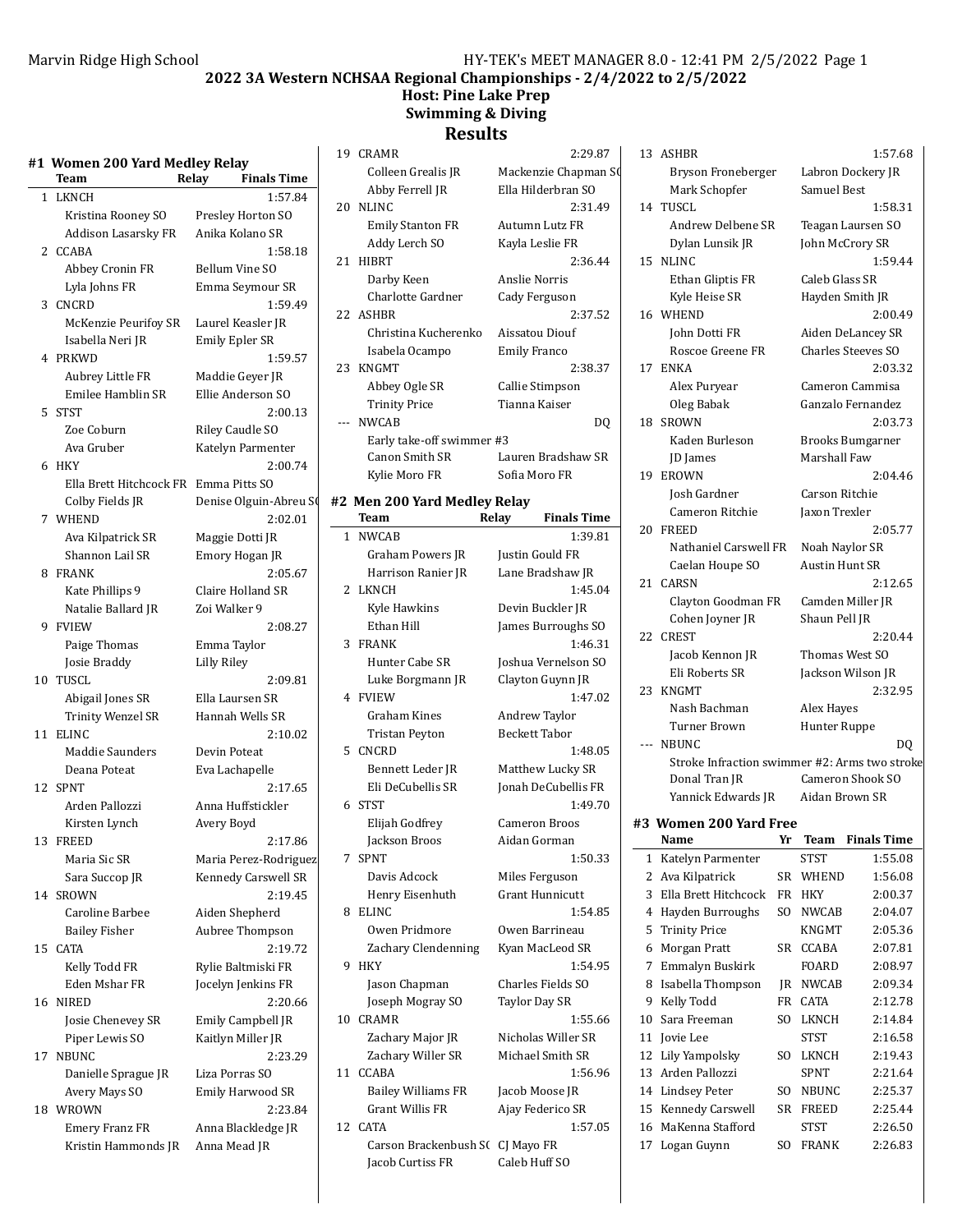### Marvin Ridge High School Marvin Ridge High School and Marvin Ridge High School and Marvin Ridge 2

**2022 3A Western NCHSAA Regional Championships - 2/4/2022 to 2/5/2022**

**Host: Pine Lake Prep Swimming & Diving**

**Results**

|       | (#3 Women 200 Yard Free)     |     |                 |                    |     | 18 Eva Lachapelle           |    | ELINC        | 2:52.85            |
|-------|------------------------------|-----|-----------------|--------------------|-----|-----------------------------|----|--------------|--------------------|
|       | 18 Callie Stimpson           |     | KNGMT           | 2:28.38            | 19  | <b>Bailey Fisher</b>        |    | SROWN        | 2:57.11            |
| 19    | Mackenzie Chapman SO CRAMR   |     |                 | 2:28.66            | 20  | Susan Christy               |    | <b>FVIEW</b> | 3:00.89            |
|       | 20 Paige Thomas              |     | <b>FVIEW</b>    | 2:29.00            | 21  | Meredith Bradshaw           |    | FR TUSCL     | 3:01.65            |
|       | 21 Ellie Anderson            |     | SO PRKWD        | 2:30.32            |     | 22 Josie Braddy             |    | <b>FVIEW</b> | 3:05.60            |
|       | 22 Jordan Schlageter         |     | HIBRT           | 2:32.62            |     | --- Anna Grace Dixon        |    | <b>FVIEW</b> | DQ                 |
|       | 23 Maggy Moore               |     | <b>IR WROWN</b> | 2:37.99            |     | Scissors kick - breast      |    |              |                    |
|       | --- Zoe Mina                 |     | SR TUSCL        | DQ                 |     | --- Abigail Jones           |    | SR TUSCL     | <b>DFS</b>         |
|       |                              |     |                 |                    |     | Declared false start - Misc |    |              |                    |
|       | #4 Men 200 Yard Free         |     |                 |                    |     |                             |    |              |                    |
|       | Name                         | Yr  | Team            | <b>Finals Time</b> |     | #6 Men 200 Yard IM<br>Name  | Yr | <b>Team</b>  | <b>Finals Time</b> |
|       | 1 Harrison Ranier            |     | <b>IR NWCAB</b> | 1:43.33            |     |                             |    |              |                    |
|       | 2 Cooper Sever               |     | SR CARSN        | 1:47.94            |     | 1 Matthew Lucky             | SR | <b>CNCRD</b> | 1:53.95            |
| 3     | Justin Gould                 |     | FR NWCAB        | 1:49.26            |     | 2 Lane Bradshaw             |    | JR NWCAB     | 1:54.31            |
| 4     | <b>Cameron Broos</b>         |     | <b>STST</b>     | 1:50.74            |     | 3 Elijah Godfrey            |    | <b>STST</b>  | 2:01.12            |
| 5     | Kyle Hawkins                 |     | LKNCH           | 1:52.82            |     | 4 Davis Adcock              |    | <b>SPNT</b>  | 2:01.76            |
|       | 6 Dylan Lunsik               |     | <b>IR TUSCL</b> | 1:55.27            | 5.  | Cameron Broos               |    | STST         | 2:04.55            |
|       | 7 Ben Kimmel                 | SO. | HUSS            | 1:55.94            | 6   | <b>Tristan Peyton</b>       |    | <b>FVIEW</b> | 2:07.05            |
| 8     | Keller Kain                  |     | <b>IR WHEND</b> | 1:57.07            | 7   | Hunter Cabe                 |    | SR FRANK     | 2:09.02            |
| 9     | <b>Austin Major</b>          |     | FR CRAMR        | 1:57.08            | 8   | Ethan Hill                  |    | LKNCH        | 2:09.18            |
| 10    | <b>Beckett Tabor</b>         |     | <b>FVIEW</b>    | 1:57.67            | 9   | Junior Enombi               |    | FR CATA      | 2:13.33            |
|       | 11 Luke Wesson               |     | <b>IR CREST</b> | 1:58.25            | 10  | Nicholas Willer             |    | SR CRAMR     | 2:15.31            |
|       | 12 Graham Kines              |     | <b>FVIEW</b>    | 2:00.53            |     | 11 Joseph Mogray            |    | SO HKY       | 2:18.82            |
|       | 13 Grant Willis              |     | FR CCABA        | 2:02.95            | 12  | Owen Pridmore               |    | <b>ELINC</b> | 2:21.68            |
|       | 14 Ethan Licata              |     | FR LKNCH        | 2:03.47            | 13  | Jacky Lam                   |    | SO FOARD     | 2:23.89            |
| 15    | Dalton Messenger             |     | KNGMT           | 2:03.60            | 14  | Christian Almaraz           |    | SR NWCAB     | 2:25.26            |
|       | 16 Mason Demetro             |     | KNGMT           | 2:06.00            | 15  | Ford Poag                   |    | <b>FVIEW</b> | 2:40.83            |
|       | 17 Jose Gomez                |     | FR FRANK        | 2:07.67            | 16  | James Hughes                |    | SR CCABA     | 2:42.19            |
| 18    | Jameson Malo                 |     | <b>SPNT</b>     | 2:08.62            | 17  | Eli Roberts                 |    | SR CREST     | 2:44.09            |
|       | 19 Logan Ramsey              |     | JR CREST        | 2:10.82            | 18  | John McCrory                |    | SR TUSCL     | 2:45.10            |
| 20    | Ethan Tran                   |     | SR LKNCH        | 2:11.17            | 19  | <b>Wyatt Moore</b>          |    | <b>SPNT</b>  | 2:48.45            |
| 21    | Eduardo Gomez                |     | SR FRANK        | 2:12.33            | 20  | <b>Teddy Gosker</b>         |    | <b>ELINC</b> | 2:51.00            |
| 22    | Trajan Bianchin              |     | FR CATA         | 2:13.42            | 21  | Jude Sanderson              |    | <b>STST</b>  | 2:52.81            |
| 23    | <b>Timothy Truitt</b>        | SO. | <b>FREED</b>    | 2:14.18            | 22  | Jacob Oliver                |    | SO WROWN     | 2:58.74            |
| $---$ | Nathaniel Carswell           |     | FR FREED        | NS                 | --- | Ryan Robinson               |    | LKNCH        | NS                 |
|       |                              |     |                 |                    |     | #7 Women 50 Yard Free       |    |              |                    |
|       | #5 Women 200 Yard IM<br>Name | Yr  | <b>Team</b>     | <b>Finals Time</b> |     | Name                        | Yr | Team         | <b>Finals Time</b> |
|       | 1 Maddie Geyer               |     | <b>IR PRKWD</b> | 2:04.93            |     | 1 Emilee Hamblin            |    | SR PRKWD     | 23.93              |
|       | 2 Emma Pitts                 | SO  | HKY             | 2:13.11            |     | 2 Lyla Johns                |    | FR CCABA     | 25.50              |
|       |                              |     | <b>ELINC</b>    |                    |     | 3 Caroline Rinker           |    | JR NWCAB     | 25.61              |
|       | 3 Devin Poteat               |     |                 | 2:15.75            |     | 4 Audrey Wolff              |    | FR CCABA     | 25.76              |
|       | 4 Allison Kimmel             |     | SR HUSS         | 2:16.05            | 5.  | Natalie Ballard             |    | JR FRANK     | 25.95              |
|       | 5 Presley Horton             |     | SO LKNCH        | 2:18.11            |     |                             |    |              |                    |
|       | 6 Laurel Keasler             |     | JR CNCRD        | 2:22.92            | 6.  | Emma Seymour                |    | SR CCABA     | 25.97              |
|       | 7 Zoe Coburn                 |     | <b>STST</b>     | 2:22.93            | 7.  | Colby Fields                |    | JR HKY       | 26.12              |
|       | 8 Lauren Bradshaw            |     | SR NWCAB        | 2:27.68            | 8   | Anika Kolano                |    | SR LKNCH     | 26.43              |
|       | 9 Riley Caudle               | SO  | <b>STST</b>     | 2:27.72            | 9.  | Kristina Rooney             |    | SO LKNCH     | 26.47              |
|       | 10 Addison Lasarsky          |     | FR LKNCH        | 2:28.84            | 10  | Sofia Moro                  |    | FR NWCAB     | 26.88              |
|       | 11 Kylie Moro                |     | FR NWCAB        | 2:29.03            |     | 11 Megan Wozniak            |    | SR LKNCH     | 27.26              |
|       | 12 Liza Porras               | SO. | NBUNC           | 2:30.85            |     | 12 Canon Smith              |    | SR NWCAB     | 27.72              |
|       | 13 Cassidy Lowe              |     | HIBRT           | 2:31.24            |     | 13 Hannah Wells             |    | SR TUSCL     | 27.94              |
|       | 14 Bellum Vine               |     | SO CCABA        | 2:33.44            |     | 14 Aubree Thompson          |    | SROWN        | 28.26              |
|       | 15 Zoi Walker                | 9   | <b>FRANK</b>    | 2:38.21            | 15  | Shannon Lail                |    | SR WHEND     | 28.60              |
|       | 16 Eden Mshar                |     | FR CATA         | 2:39.65            |     | 16 Deana Poteat             |    | <b>ELINC</b> | 28.64              |
|       | 17 Hannah Wells              |     | SR TUSCL        | 2:49.29            |     | 17 Ava Gruber               |    | <b>STST</b>  | 28.85              |
|       |                              |     |                 |                    |     | 18 Claire Gustafson         |    | SO LKNCH     | 29.36              |

| #8 Men 50 Yard Free<br>Name   | Vr | Team         | Finale Time |
|-------------------------------|----|--------------|-------------|
| Declared false start          |    |              |             |
| --- Anna Blackledge           | IR | WROWN        | <b>DFS</b>  |
| 23 Amelia Barrineau           |    | <b>ELINC</b> | 30.62       |
| 22 Abby Ferrell               | IR | CRAMR        | 29.79       |
| 21 Denise Olguin-Abreu SO HKY |    |              | 29.73       |
| 20 Zove Rudisill              | IR | NGAST        | 29.72       |
| 19 Sydney Steelman            |    | EROWN        | 29.43       |
|                               |    |              |             |

|                | Name                           | Yr  | Team         | <b>Finals Time</b>  |
|----------------|--------------------------------|-----|--------------|---------------------|
| $\mathbf{1}$   | Zachary Clendenning            |     | <b>ELINC</b> | 22.75               |
| 2              | Kyle Heise                     | SR  | <b>NLINC</b> | 22.92               |
| 3              | Caleb Huff                     | SO. | <b>CATA</b>  | 23.09               |
| 4              | Clayton Guynn                  | JR  | <b>FRANK</b> | 23.34               |
| 5              | Luke Gonzales                  | SO. | PISGA        | 23.35               |
| 6              | <b>Emerson Miller</b>          | IR  | <b>FREED</b> | 23.39               |
| 7              | Labron Dockery                 | JR  | ASHBR        | 23.48               |
| 8              | James Burroughs                | SO. | LKNCH        | 23.72               |
| *9             | Carson Brackenbush             | SO. | CATA         | 23.90               |
| *9             | Yannick Edwards                | IR  | NBUNC        | 23.90               |
| 11             | <b>Taylor Day</b>              | SR  | HKY          | 24.17               |
| 12             | Teagan Laursen                 | SO. | TUSCL        | 24.20               |
| 13             | Jackson Duchesne               | SR  | WHEND        | 24.39               |
| 14             | Joseph Vernelson               | SR  | <b>FRANK</b> | 24.55               |
| 15             | Jacob Curtiss                  | FR  | <b>CATA</b>  | 24.56               |
| 16             | Eli DeCubellis                 | SR  | CNCRD        | 24.57               |
| 17             | Carter Williams                | FR  | CATA         | 24.66               |
| $*18$          | Aiav Federico                  | SR  | <b>CCABA</b> | 24.68               |
| $*18$          | Gavin Hamblin                  |     | PRKWD        | 24.68               |
| 20             | Oleg Babak                     |     | <b>ENKA</b>  | 24.73               |
| 21             | Jacob Rinker                   | JR  | <b>NWCAB</b> | 24.84               |
| 22             | Miles Ferguson                 |     | <b>SPNT</b>  | 24.95               |
| 23             | Ben Trautman                   | SR  | LKNCH        | 25.24               |
| 2.4            | Owen Barrineau                 |     | <b>ELINC</b> | 25.33               |
|                | #9 Women 1 mtr Diving          |     |              |                     |
|                | Name                           | Yr  | Team         | <b>Finals Score</b> |
|                | 1 Madi Varnum                  | SO. | LKNCH        | 462.70              |
|                |                                |     |              |                     |
|                | #10 Men 1 mtr Diving           |     |              |                     |
|                | Name                           | Yr  | Team         | <b>Finals Score</b> |
| $\mathbf{1}$   | Hayden Schroeder               |     | LKNCH        | 530.10              |
| $\overline{2}$ | Sean O'Dell                    | SR  | LKNCH        | 496.30              |
| 3              | Hank DeWitt                    | SR  | WHEND        | 262.90              |
| 4              | Jackson Duchesne               | SR  | WHEND        | 234.70              |
|                | 5 Traveler Shaw                | SR  | <b>FRANK</b> | 220.55              |
| 6              | Kyler Cochran                  |     | <b>FRANK</b> | 216.50              |
| 7              | <b>Woody Greene</b>            |     | WHEND        | 215.05              |
|                |                                |     |              |                     |
|                |                                |     |              |                     |
|                | #11 Women 100 Yard Fly<br>Name | Yr  | <b>Team</b>  | <b>Finals Time</b>  |
| 1              | Emilee Hamblin                 | SR  | <b>PRKWD</b> | 57.30               |
| 2              | Ella Brett Hitchcock           | FR  | HKY          | 1:00.46             |
| 3              | Abbey Cronin                   | FR  | CCABA        | 1:01.07             |
| 4              | Hayden Burroughs               | SO. | <b>NWCAB</b> | 1:01.55             |
| 5              | Lyla Johns                     | FR  | CCABA        | 1:02.11             |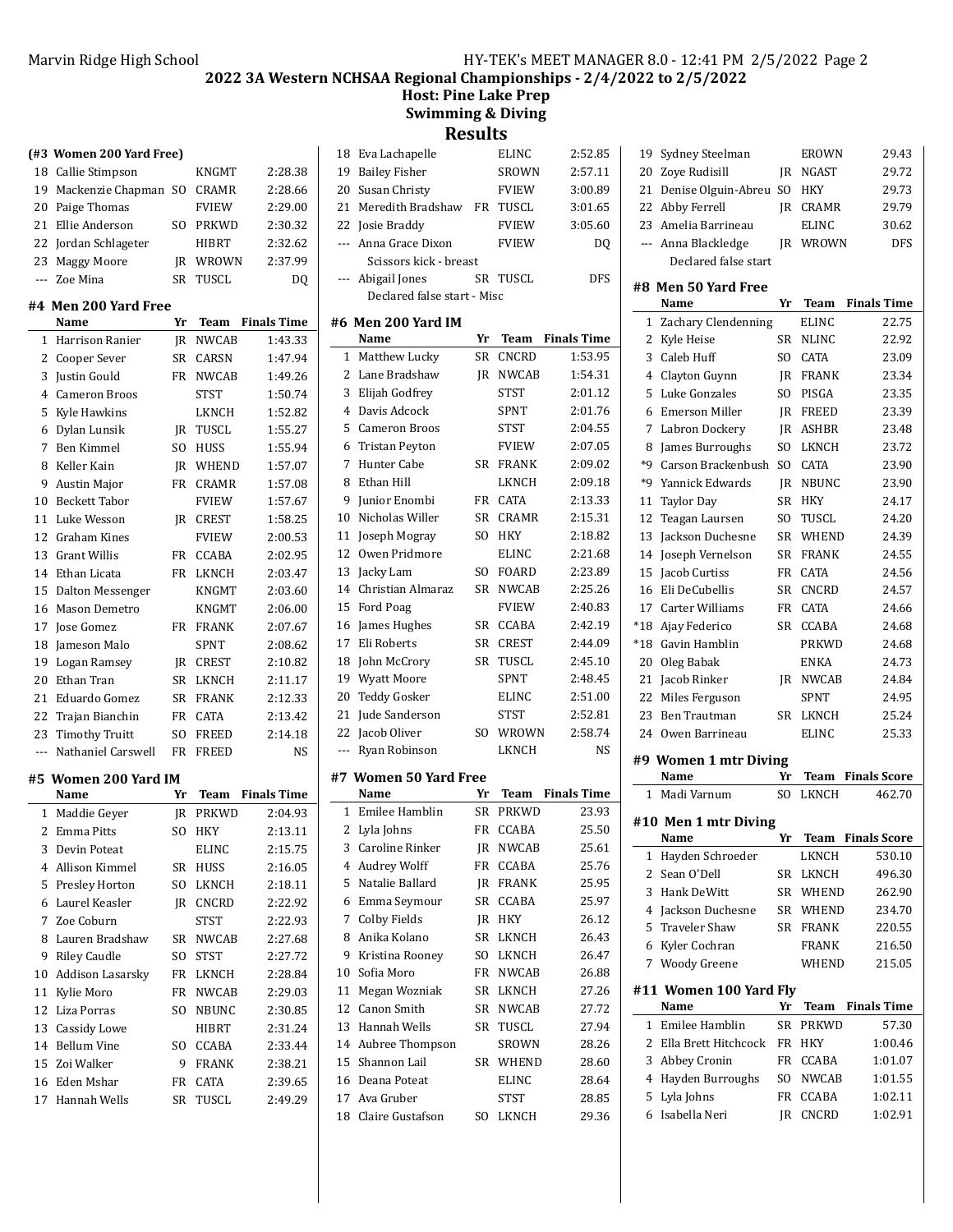### Marvin Ridge High School Marvin Ridge High School and Marvin Ridge High School and Marvin Ridge High School and High School and High School and High School and High School and High School and High School and High School an

**2022 3A Western NCHSAA Regional Championships - 2/4/2022 to 2/5/2022**

**Host: Pine Lake Prep Swimming & Diving Results**

#### **(#11 Women 100 Yard Fly)**

| ۰   |                         |           |              |         |
|-----|-------------------------|-----------|--------------|---------|
| 7   | Addison Lasarsky        | FR        | LKNCH        | 1:04.98 |
| 8   | <b>Trinity Wenzel</b>   | <b>SR</b> | TUSCL        | 1:07.16 |
| 9   | Kylie Moro              | FR.       | <b>NWCAB</b> | 1:07.94 |
| 10  | <b>Riley Caudle</b>     | SO.       | <b>STST</b>  | 1:08.42 |
| 11  | Aubrey Little           | FR        | PRKWD        | 1:09.12 |
| 12  | Ava Gruber              |           | <b>STST</b>  | 1:09.73 |
| 13  | Sara Freeman            | SO.       | LKNCH        | 1:10.72 |
| 14  | <b>Avery Mays</b>       | SO.       | <b>NBUNC</b> | 1:13.02 |
| 15  | Cassidy Lowe            |           | HIBRT        | 1:13.23 |
| 16  | Kirsten Lynch           |           | SPNT         | 1:13.79 |
| 17  | Eden Mshar              | FR        | <b>CATA</b>  | 1:13.87 |
| 18  | Sara Succop             | IR.       | <b>FREED</b> | 1:15.17 |
| 19  | Callie Roper            | IR        | <b>FRANK</b> | 1:15.46 |
| 20  | Maria Perez-Rodrigue FR |           | <b>FREED</b> | 1:15.51 |
| 21  | Alex Peyton             |           | <b>FVIEW</b> | 1:18.02 |
| 22  | Virginia Luther         | IR        | LKNCH        | 1:19.70 |
| 23  | Deana Poteat            |           | <b>ELINC</b> | 1:23.26 |
| --- | Olivia Bloomfield       |           | <b>FVIEW</b> | DFS     |
|     | Declared false start    |           |              |         |

#### **#12 Men 100 Yard Fly**

|                         | Name                  | Yr        | Team         | <b>Finals Time</b> |  |
|-------------------------|-----------------------|-----------|--------------|--------------------|--|
| 1                       | Harrison Ranier       | IR        | <b>NWCAB</b> | 51.64              |  |
| 2                       | Zachary Clendenning   |           | <b>ELINC</b> | 55.70              |  |
| 3                       | Luke Borgmann         | IR        | <b>FRANK</b> | 56.48              |  |
| 4                       | Dylan Lunsik          | IR        | TUSCL        | 57.12              |  |
| 5                       | Kyle Hawkins          |           | <b>LKNCH</b> | 57.59              |  |
| 6                       | Dalton Messenger      |           | <b>KNGMT</b> | 57.95              |  |
| 7                       | Luke Wesson           | <b>IR</b> | <b>CREST</b> | 58.75              |  |
| 8                       | Mason Demetro         |           | <b>KNGMT</b> | 59.86              |  |
| 9                       | Joseph Mogray         | SO.       | <b>HKY</b>   | 1:00.83            |  |
| 10                      | Sebastian Castellanos |           | <b>STST</b>  | 1:01.10            |  |
| 11                      | <b>Channing Scott</b> | <b>FR</b> | LKNCH        | 1:01.37            |  |
| 12                      | Eli DeCubellis        | SR        | <b>CNCRD</b> | 1:01.66            |  |
| 13                      | Junior Enombi         | <b>FR</b> | <b>CATA</b>  | 1:02.23            |  |
| 14                      | Mark Schopfer         |           | <b>ASHBR</b> | 1:03.87            |  |
| 15                      | James Gunter          |           | <b>FVIEW</b> | 1:04.10            |  |
| 16                      | Henry Eisenhuth       |           | <b>SPNT</b>  | 1:04.17            |  |
| 17                      | Jacob Rinker          | IR        | <b>NWCAB</b> | 1:04.98            |  |
| 18                      | <b>JD</b> James       |           | <b>SROWN</b> | 1:05.48            |  |
| 19                      | Quinton Futrell       |           | <b>SPNT</b>  | 1:06.31            |  |
| 20                      | <b>Bennett Leder</b>  | IR.       | CNCRD        | 1:09.26            |  |
| 21                      | Cohen Joyner          | IR        | <b>CARSN</b> | 1:10.00            |  |
| 22.                     | <b>Harrison Ellis</b> | <b>FR</b> | <b>CATA</b>  | 1:14.43            |  |
| $---$                   | Caelan Houpe          | SO.       | <b>FREED</b> | DQ                 |  |
|                         | False start           |           |              |                    |  |
| ---                     | Ford Poag             |           | <b>FVIEW</b> | DFS                |  |
|                         | Declared false start  |           |              |                    |  |
| #13 Women 100 Yard Free |                       |           |              |                    |  |

|  | Name                |              | Yr Team Finals Time |
|--|---------------------|--------------|---------------------|
|  | 1 Ava Kilpatrick    | SR WHEND     | 53.25               |
|  | 2 Devin Poteat      | <b>ELINC</b> | 55.21               |
|  | 3 McKenzie Peurifoy | SR CNCRD     | 55.64               |
|  |                     |              |                     |

| 4  | Colby Fields            | IR        | HKY          | 57.16   |
|----|-------------------------|-----------|--------------|---------|
| 5  | Emma Seymour            | SR        | <b>CCABA</b> | 57.42   |
| 6  | Anika Kolano            | <b>SR</b> | LKNCH        | 57.86   |
| 7  | Isabella Thompson       | IR        | NWCAB        | 58.07   |
| 8  | Sofia Moro              | <b>FR</b> | <b>NWCAB</b> | 59.52   |
| 9  | Megan Wozniak           | <b>SR</b> | LKNCH        | 1:00.08 |
| 10 | Kristina Rooney         | SO.       | LKNCH        | 1:00.09 |
| 11 | Lily Yampolsky          | SO.       | LKNCH        | 1:01.84 |
| 12 | Lilly Riley             |           | <b>FVIEW</b> | 1:02.53 |
| 13 | Aubrey Little           | FR        | PRKWD        | 1:03.00 |
| 14 | Ava Eaton               | SO.       | <b>CCABA</b> | 1:04.68 |
| 15 | Aissatou Diouf          |           | <b>ASHBR</b> | 1:05.03 |
| 16 | Sydney Steelman         |           | EROWN        | 1:05.16 |
| 17 | Sydney Hughes           |           | <b>SROWN</b> | 1:07.70 |
| 18 | Danielle Sprague        | IR        | NBUNC        | 1:08.18 |
| 19 | Kristin Hammonds        | IR        | WROWN        | 1:08.99 |
| 20 | Juliette Demattos       | IR        | <b>CCABA</b> | 1:09.19 |
| 21 | Ella Laursen            | SR        | TUSCL        | 1:09.65 |
| 22 | Jordan Schlageter       |           | HIBRT        | 1:09.66 |
| 23 | Keyla Perez-Rodrigue SR |           | FREED        | 1:10.45 |
|    |                         |           |              |         |

#### **#14 Men 100 Yard Free**

 $\overline{a}$ 

|    | Name                     | Yr             | Team         | <b>Finals Time</b> |
|----|--------------------------|----------------|--------------|--------------------|
| 1  | Lane Bradshaw            | IR.            | <b>NWCAB</b> | 47.26              |
| 2  | Devin Buckler            | IR.            | LKNCH        | 49.53              |
| 3  | Kyle Heise               | <b>SR</b>      | <b>NLINC</b> | 50.28              |
| 4  | Ethan Hill               |                | <b>LKNCH</b> | 50.29              |
| 5  | Alex Barr                |                | <b>KNGMT</b> | 50.33              |
| 6  | Graham Powers            | IR             | <b>NWCAB</b> | 51.44              |
| 7  | Emerson Miller           | IR             | <b>FREED</b> | 51.92              |
| 8  | <b>Ben Kimmel</b>        | SO.            | <b>HUSS</b>  | 52.21              |
| 9  | James Burroughs          | SO.            | <b>LKNCH</b> | 52.33              |
| 10 | Caleb Huff               | S <sub>O</sub> | CATA         | 53.09              |
| 11 | <b>Taylor Day</b>        | SR.            | <b>HKY</b>   | 53.94              |
| 12 | Carter Williams          | FR             | <b>CATA</b>  | 54.31              |
| 13 | Logan Ramsey             | IR             | <b>CREST</b> | 55.22              |
| 14 | Seth Robinson            |                | <b>FVIEW</b> | 55.30              |
| 15 | Teagan Laursen           | SO.            | <b>TUSCL</b> | 55.45              |
| 16 | Oleg Babak               |                | <b>ENKA</b>  | 55.46              |
| 17 | Ajay Federico            | SR             | <b>CCABA</b> | 55.82              |
| 18 | <b>Jose Gomez</b>        | FR             | <b>FRANK</b> | 56.49              |
| 19 | Jack Hillis              |                | HIBRT        | 56.53              |
| 20 | Ethan Tran               | SR.            | <b>LKNCH</b> | 57.47              |
| 21 | <b>Grant Hunnicutt</b>   |                | <b>SPNT</b>  | 57.59              |
| 22 | Tyler Dunn               | IR.            | <b>CCABA</b> | 59.38              |
| 23 | Alex Puryear             |                | <b>ENKA</b>  | 1:04.21            |
|    | #15  Women 500 Yard Free |                |              |                    |
|    | Name                     | Yr             | Team         | <b>Finals Time</b> |
| 1  | Katelyn Parmenter        |                | <b>STST</b>  | 5:03.42            |
| 2  | Caroline Rinker          | IR.            | <b>NWCAB</b> | 5:24.98            |
| 3  | <b>Emma Pitts</b>        | SO.            | <b>HKY</b>   | 5:26.86            |
| 4  | <b>Trinity Price</b>     |                | <b>KNGMT</b> | 5:37.24            |
| 5  | Emmalyn Buskirk          |                | <b>FOARD</b> | 5:37.60            |
| 6  | Morgan Pratt             | SR.            | <b>CCABA</b> | 5:48.96            |
| 7  | Kelly Todd               | FR             | <b>CATA</b>  | 5:59.33            |
|    |                          |                |              |                    |

| 8              | Jovie Lee                     |           | <b>STST</b>  | 6:10.08              |
|----------------|-------------------------------|-----------|--------------|----------------------|
| 9              | Arden Pallozzi                |           | SPNT         | 6:16.55              |
| 10             | <b>Maddie Saunders</b>        |           | <b>ELINC</b> | 6:24.97              |
| 11             | Ellie Anderson                | SO.       | <b>PRKWD</b> | 6:31.30              |
| 12             | Canon Smith                   | SR        | NWCAB        | 6:32.66              |
| 13             | <b>Avery Mays</b>             | SO.       | NBUNC        | 6:33.64              |
| 14             | Piper Lewis                   | SO.       | <b>NIRED</b> | 6:38.68              |
| 15             | Mackenzie Chapman             | SO.       | <b>CRAMR</b> | 6:41.55              |
| 16             | Kate Phillips                 | 9         | <b>FRANK</b> | 6:42.27              |
| 17             | Alex Peyton                   |           | FVIEW        | 6:50.02              |
| 18             | <b>Josie Braddy</b>           |           | FVIEW        | 6:51.28              |
| 19             | Ashlynn Coffer                | SR        | <b>CARSN</b> | 6:55.22              |
| 20             | Zoe Mina                      | SR        | TUSCL        | 6:59.18              |
| 21             | <b>Maggy Moore</b>            | JR        | WROWN        | 7:02.00              |
| 22             | Aleigha Shotts                | <b>FR</b> | <b>NWCAB</b> | 7:16.51              |
|                | #16 Men 500 Yard Free         |           |              |                      |
|                | Name                          | Yr        | Team         | <b>Finals Time</b>   |
| 1              | Elijah Godfrey                |           | STST         | 4:48.86              |
| 2              | Justin Gould                  | FR        | <b>NWCAB</b> | 4:49.97              |
| 3              | Jackson Broos                 |           | STST         | 5:14.05              |
| $\overline{4}$ | Keller Kain                   | JR        | WHEND        | 5:17.41              |
| 5              | <b>Beckett Tabor</b>          |           | <b>FVIEW</b> | 5:19.30              |
| 6              | Austin Major                  | <b>FR</b> | <b>CRAMR</b> | 5:23.10              |
| 7              | <b>Graham Kines</b>           |           | <b>FVIEW</b> | 5:24.24              |
| 8              | Andrew Taylor                 |           | <b>FVIEW</b> | 5:26.06              |
| 9              | <b>Grant Willis</b>           | FR        | CCABA        | 5:31.39              |
| 10             | Carter Hall                   | FR        | LKNCH        | 5:32.98              |
| 11             | <b>Channing Scott</b>         | FR        | LKNCH        | 5:33.98              |
| 12             | Ethan Licata                  | FR        | LKNCH        | 5:36.11              |
| 13             | Caden Tyler                   | SR        | <b>FRANK</b> | 5:37.08              |
| 14             | Sebastian Castellanos         |           | <b>STST</b>  | 5:37.52              |
| 15             | <b>Charles Fields</b>         | SO        | HKY          | 5:44.67              |
| 16             | <b>Bailey Williams</b>        | FR        | CCABA        | 5:49.37              |
| 17             | Jacky Lam                     | SO.       | <b>FOARD</b> | 5:53.51              |
| 18             | Camden Miller                 | JR        | CARSN        | 5:55.29              |
| 19             | <b>Quinton Futrell</b>        |           | <b>SPNT</b>  | 5:58.68              |
| 20             | Matthew Fowler                | JR        | <b>NWCAB</b> | 6:05.64              |
| 21             | Zachary Kimmel                | <b>FR</b> | <b>HUSS</b>  | 6:14.48              |
| 22             | Eduardo Gomez                 | SR        | <b>FRANK</b> | 6:19.25              |
| 23             | Krishay Annadi                | FR        | CATA         | 6:34.84              |
| ---            | <b>Timothy Truitt</b>         | SO.       | <b>FREED</b> | DFS                  |
|                | Declared false start          |           |              |                      |
|                | #17 Women 200 Yard Free Relay |           |              |                      |
|                | Team                          |           | Relay        | <b>Finals Time</b>   |
| 1              | <b>NWCAB</b>                  |           |              | 1:43.93              |
|                | Sofia Moro FR                 |           |              | Isabella Thompson JR |
|                | Hayden Burroughs SO           |           |              | Caroline Rinker JR   |
| 2              | LKNCH                         |           |              | 1:45.04              |
|                | Megan Wozniak SR              |           |              | Kristina Rooney SO   |
|                |                               |           |              |                      |

Presley Horton SO Anika Kolano SR 3 1:46.59 PRKWD Maddie Geyer JR Ellie Anderson SO Aubrey Little FR Emilee Hamblin SR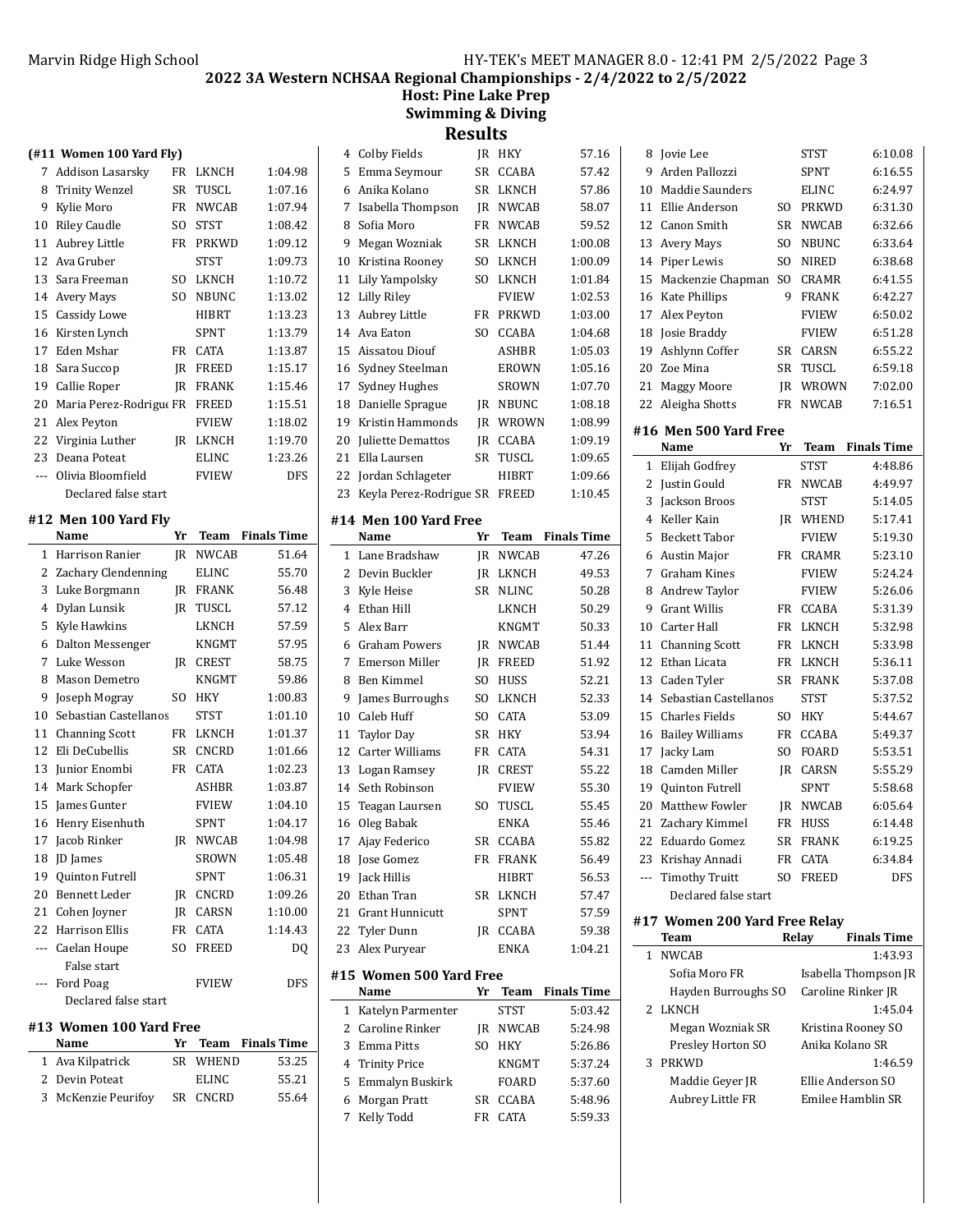**2022 3A Western NCHSAA Regional Championships - 2/4/2022 to 2/5/2022**

#### **Host: Pine Lake Prep Swimming & Diving**

## **Results**

|    | (#17 Women 200 Yard Free Relay) |                       |
|----|---------------------------------|-----------------------|
|    | 4 WHEND                         | 1:49.07               |
|    | Ava Kilpatrick SR               | Shannon Lail SR       |
|    | Maggie Dotti JR                 | Emory Hogan JR        |
| 5  | CCABA                           | 1:49.65               |
|    | <b>Bellum Vine SO</b>           | Ava Eaton SO          |
|    | Morgan Pratt SR                 | Audrey Wolff FR       |
|    | 6 FRANK                         | 1:51.06               |
|    | Claire Holland SR               | Callie Roper JR       |
|    | Zoi Walker 9                    | Natalie Ballard JR    |
| 7  | <b>ELINC</b>                    | 1:55.11               |
|    | Deana Poteat                    | Amelia Barrineau      |
|    | Eva Lachapelle                  | Devin Poteat          |
| 8  | <b>FVIEW</b>                    | 1:56.58               |
|    | Emma Taylor                     | Josie Braddy          |
|    | Alex Peyton                     | Olivia Bloomfield     |
| 9. | <b>SROWN</b>                    | 1:57.01               |
|    | Ava Blume                       | <b>Bailey Fisher</b>  |
|    | <b>Sydney Hughes</b>            | Aubree Thompson       |
|    | 10 TUSCL                        | 1:57.17               |
|    | Hannah Wells SR                 | Emily Ferguson JR     |
|    | Abigail Jones SR                | Trinity Wenzel SR     |
|    | 11 FREED                        | 1:59.61               |
|    | Maria Sic SR                    | Sara Succop JR        |
|    | Kennedy Carswell SR             | Maria Perez-Rodrigue  |
| 12 | <b>SPNT</b>                     | 2:03.27               |
|    | Kirsten Lynch                   | Anna Huffstickler     |
|    | Avery Boyd                      | Arden Pallozzi        |
|    | 13 EROWN                        | 2:03.42               |
|    | Caroline Powell                 | Tatum James           |
|    | Meredith Bonner                 | Sydney Steelman       |
| 14 | <b>NIRED</b>                    | 2:03.74               |
|    | <b>Emily Campbell JR</b>        | Piper Lewis SO        |
|    | Josie Chenevey SR               | Kaitlyn Miller JR     |
|    | 15 HIBRT                        | 2:05.12               |
|    | Cassidy Lowe                    | Darby Keen            |
|    | Laci McPeak                     | Jordan Schlageter     |
| 16 | <b>CREST</b>                    | 2:05.71               |
|    | Reese Gettys FR                 | Andi Ruth Roberts SO  |
|    | Rhodes Rhyne                    | Addie Beaver JR       |
| 17 | <b>STST</b>                     | 2:05.83               |
|    | MaKenna Stafford                | Lindsey Whelan        |
|    | Jordan Sanderson                | <b>Jovie Lee</b>      |
| 18 | <b>CATA</b>                     | 2:13.30               |
|    | Eden Mshar FR                   | Olivia Santolucito FR |
|    | Rylie Baltmiski FR              | Jocelyn Jenkins FR    |
| 19 | <b>NLINC</b>                    | 2:13.60               |
|    | Autumn Lutz FR                  | Kayla Leslie FR       |
|    | <b>Emily Stanton FR</b>         | Addy Lerch SO         |
| 20 | <b>ASHBR</b>                    | 2:13.73               |
|    | Aissatou Diouf                  | Liliana Clontz        |
|    | Monica Velasco                  | <b>Emily Franco</b>   |
| 21 | <b>KNGMT</b>                    | 2:14.42               |
|    | <b>Trinity Price</b>            | Callie Stimpson       |
|    | Abbey Ogle SR                   | Tianna Kaiser         |
|    |                                 |                       |

1:49.07 n Lail SR Hogan JR 1:49.65 on SO Wolff FR  $1:51.06$ oper JR Ballard JR  $1:55.11$ **Barrineau** oteat  $1:56.58$ addy loomfield  $1:57.01$ isher Thompson erguson JR Wenzel SR ccop JR erez-Rodriguez uffstickler <sup>2</sup>allozzi ames Steelman ewis SO Miller JR Ceen Schlageter th Roberts SO eaver JR **Whelan** antolucito FR Jenkins FR eslie FR erch SO Clontz ranco timpson Kaiser

|    | WROWN                              | DQ                          |
|----|------------------------------------|-----------------------------|
|    | Stroke Infraction swimmer #2       |                             |
|    | Kristin Hammonds JR                | <b>Emery Franz FR</b>       |
|    | Anna Mead JR                       | Anna Blackledge JR          |
|    | <b>NBUNC</b>                       | DQ                          |
|    | Stroke Infraction swimmer #4       |                             |
|    | Gracie King FR                     | Alanna Blankenship FR       |
|    | Meredith Stowe FR                  | Elizabeth Stowe FR          |
|    | CNCRD                              | NS                          |
|    | Katelyn Weaver SR                  | Haven Tyler SR              |
|    | Lexi Waller SR                     | <b>Emily Epler SR</b>       |
|    |                                    |                             |
|    | #18 Men 200 Yard Free Relay        |                             |
|    | Team                               | Relay<br><b>Finals Time</b> |
|    | 1 FRANK                            | 1:33.24                     |
|    | Luke Borgmann JR                   | Hunter Cabe SR              |
|    | Caden Tyler SR                     | Clayton Guynn JR            |
|    | 2 CATA                             | 1:34.37                     |
|    | Caleb Huff SO                      | Jacob Curtiss FR            |
|    | Carter Williams FR                 | Carson Brackenbush S0       |
|    | 3 SPNT                             | 1:36.16                     |
|    | Miles Ferguson                     | Jameson Malo                |
|    | <b>Grant Hunnicutt</b>             | Davis Adcock                |
|    | 4 CRAMR                            | 1:37.02                     |
|    | Michael Smith SR                   | Zachary Major JR            |
|    | Zachary Willer SR                  | <b>Austin Major FR</b>      |
|    | 5 CNCRD                            | 1:37.76                     |
|    | Bennett Leder JR                   | Jonah DeCubellis FR         |
|    | Eli DeCubellis SR                  | Matthew Lucky SR            |
|    | 6 LKNCH                            | 1:38.47                     |
|    | <b>Ben Trautman SR</b>             | Jack Rodgers FR             |
|    | Aidan Anderson SR                  | <b>Channing Scott FR</b>    |
|    | 7 FREED                            | 1:40.08                     |
|    | Noah Naylor SR                     | Asher Ellis JR              |
|    | Austin Hunt SR                     | Emerson Miller JR           |
| 8  | <b>ELINC</b>                       | 1:40.71                     |
|    | Owen Barrineau                     | Kyan MacLeod SR             |
|    | Owen Pridmore                      | Zachary Clendenning         |
|    | 9 WHEND                            | 1:41.09                     |
|    | Jackson Duchesne SR                | John Dotti FR               |
|    | Keller Kain JR                     | Roscoe Greene FR            |
|    | 10 FVIEW                           | 1:41.27                     |
|    | Graham Kines                       | Ford Poag                   |
|    | James Gunter                       | Seth Robinson               |
|    | *11 NWCAB                          | 1:42.72                     |
|    | Christian Almaraz SR               | Robert Strickland JR        |
|    | Matthew Fowler JR                  | Jacob Rinker JR             |
|    | *11 ASHBR                          | 1:42.72                     |
|    | Mark Schopfer                      | Samuel Best                 |
|    |                                    | Labron Dockery JR           |
| 13 | Bryson Froneberger<br><b>EROWN</b> | 1:42.88                     |
|    |                                    |                             |
|    | Josh Gardner                       | Nick Cioci                  |
|    | Jaxon Trexler<br>14 TUSCL          | Cameron Ritchie             |
|    |                                    | 1:43.33                     |
|    | Andrew Delbene SR                  | Teagan Laursen SO           |
|    | John McCrory SR                    | Dylan Lunsik JR             |

|                               |                                                                                                                                                            |                                                                                                             | 1:43.83                                                                                                                                                                                                                                                                                                          |
|-------------------------------|------------------------------------------------------------------------------------------------------------------------------------------------------------|-------------------------------------------------------------------------------------------------------------|------------------------------------------------------------------------------------------------------------------------------------------------------------------------------------------------------------------------------------------------------------------------------------------------------------------|
| <b>Britton Schiff SO</b>      |                                                                                                                                                            | James Hughes SR                                                                                             |                                                                                                                                                                                                                                                                                                                  |
| Coleman Moon SO               |                                                                                                                                                            |                                                                                                             |                                                                                                                                                                                                                                                                                                                  |
| <b>CREST</b>                  |                                                                                                                                                            |                                                                                                             | 1:44.46                                                                                                                                                                                                                                                                                                          |
|                               |                                                                                                                                                            |                                                                                                             |                                                                                                                                                                                                                                                                                                                  |
| Eli Roberts SR                |                                                                                                                                                            |                                                                                                             |                                                                                                                                                                                                                                                                                                                  |
| 17<br><b>HIBRT</b>            |                                                                                                                                                            |                                                                                                             | 1:45.76                                                                                                                                                                                                                                                                                                          |
|                               |                                                                                                                                                            |                                                                                                             |                                                                                                                                                                                                                                                                                                                  |
|                               |                                                                                                                                                            |                                                                                                             |                                                                                                                                                                                                                                                                                                                  |
|                               |                                                                                                                                                            |                                                                                                             | 1:46.24                                                                                                                                                                                                                                                                                                          |
|                               |                                                                                                                                                            |                                                                                                             |                                                                                                                                                                                                                                                                                                                  |
|                               |                                                                                                                                                            |                                                                                                             |                                                                                                                                                                                                                                                                                                                  |
|                               |                                                                                                                                                            |                                                                                                             |                                                                                                                                                                                                                                                                                                                  |
|                               |                                                                                                                                                            |                                                                                                             | 1:47.25                                                                                                                                                                                                                                                                                                          |
|                               |                                                                                                                                                            |                                                                                                             |                                                                                                                                                                                                                                                                                                                  |
|                               |                                                                                                                                                            |                                                                                                             |                                                                                                                                                                                                                                                                                                                  |
|                               |                                                                                                                                                            |                                                                                                             | 1:47.34                                                                                                                                                                                                                                                                                                          |
| Ben Kimmel SO                 |                                                                                                                                                            |                                                                                                             |                                                                                                                                                                                                                                                                                                                  |
|                               |                                                                                                                                                            |                                                                                                             |                                                                                                                                                                                                                                                                                                                  |
| <b>SROWN</b>                  |                                                                                                                                                            |                                                                                                             | 1:47.80                                                                                                                                                                                                                                                                                                          |
| <b>JD</b> James               |                                                                                                                                                            |                                                                                                             |                                                                                                                                                                                                                                                                                                                  |
| Kayden Burleson               |                                                                                                                                                            |                                                                                                             |                                                                                                                                                                                                                                                                                                                  |
| <b>CARSN</b>                  |                                                                                                                                                            |                                                                                                             | 1:49.76                                                                                                                                                                                                                                                                                                          |
| Cooper Sever SR               |                                                                                                                                                            |                                                                                                             |                                                                                                                                                                                                                                                                                                                  |
|                               |                                                                                                                                                            |                                                                                                             |                                                                                                                                                                                                                                                                                                                  |
| <b>NLINC</b>                  |                                                                                                                                                            |                                                                                                             | 1:55.02                                                                                                                                                                                                                                                                                                          |
|                               |                                                                                                                                                            |                                                                                                             |                                                                                                                                                                                                                                                                                                                  |
|                               |                                                                                                                                                            |                                                                                                             |                                                                                                                                                                                                                                                                                                                  |
| <b>KNGMT</b>                  |                                                                                                                                                            |                                                                                                             | DQ                                                                                                                                                                                                                                                                                                               |
|                               |                                                                                                                                                            |                                                                                                             |                                                                                                                                                                                                                                                                                                                  |
|                               |                                                                                                                                                            |                                                                                                             |                                                                                                                                                                                                                                                                                                                  |
| Early take-off swimmer #2     |                                                                                                                                                            |                                                                                                             |                                                                                                                                                                                                                                                                                                                  |
| Alex Hayes                    |                                                                                                                                                            | Dalton Messenger                                                                                            |                                                                                                                                                                                                                                                                                                                  |
| Mason Demetro                 |                                                                                                                                                            | Alex Barr                                                                                                   |                                                                                                                                                                                                                                                                                                                  |
| #19 Women 100 Yard Back       |                                                                                                                                                            |                                                                                                             |                                                                                                                                                                                                                                                                                                                  |
| Name                          | Yr                                                                                                                                                         | Team                                                                                                        | <b>Finals Time</b>                                                                                                                                                                                                                                                                                               |
| 1 Abbey Cronin                | FR                                                                                                                                                         | CCABA                                                                                                       | 1:00.39                                                                                                                                                                                                                                                                                                          |
| 2 Zoe Coburn                  |                                                                                                                                                            | <b>STST</b>                                                                                                 | 1:00.97                                                                                                                                                                                                                                                                                                          |
| 3 Isabella Neri               |                                                                                                                                                            | JR CNCRD                                                                                                    | 1:02.86                                                                                                                                                                                                                                                                                                          |
| 4 McKenzie Peurifoy           | SR                                                                                                                                                         | CNCRD                                                                                                       | 1:04.90                                                                                                                                                                                                                                                                                                          |
| <b>Trinity Wenzel</b>         | SR                                                                                                                                                         | TUSCL                                                                                                       | 1:05.12                                                                                                                                                                                                                                                                                                          |
| Lauren Bradshaw               | SR                                                                                                                                                         | <b>NWCAB</b>                                                                                                | 1:05.48                                                                                                                                                                                                                                                                                                          |
|                               | FR                                                                                                                                                         | <b>CCABA</b>                                                                                                | 1:06.08                                                                                                                                                                                                                                                                                                          |
| Audrey Wolff                  |                                                                                                                                                            | <b>FVIEW</b>                                                                                                | 1:09.30                                                                                                                                                                                                                                                                                                          |
| Paige Thomas                  |                                                                                                                                                            |                                                                                                             |                                                                                                                                                                                                                                                                                                                  |
| <b>Lilly Riley</b>            |                                                                                                                                                            | <b>FVIEW</b>                                                                                                | 1:10.17                                                                                                                                                                                                                                                                                                          |
| Caitlin Holt                  | JR                                                                                                                                                         | <b>CCABA</b>                                                                                                | 1:10.97                                                                                                                                                                                                                                                                                                          |
| <b>Kate Phillips</b>          | 9                                                                                                                                                          | <b>FRANK</b>                                                                                                | 1:13.05                                                                                                                                                                                                                                                                                                          |
| MaKenna Stafford              |                                                                                                                                                            | <b>STST</b>                                                                                                 | 1:13.09                                                                                                                                                                                                                                                                                                          |
| Kirsten Lynch                 |                                                                                                                                                            | SPNT                                                                                                        | 1:13.65                                                                                                                                                                                                                                                                                                          |
| Maria Sic                     | SR                                                                                                                                                         | <b>FREED</b>                                                                                                | 1:14.09                                                                                                                                                                                                                                                                                                          |
| Maddie Saunders               |                                                                                                                                                            | <b>ELINC</b>                                                                                                | 1:14.79                                                                                                                                                                                                                                                                                                          |
| Abigail Jones                 | SR                                                                                                                                                         | TUSCL                                                                                                       | 1:15.53                                                                                                                                                                                                                                                                                                          |
| Olivia Bloomfield             |                                                                                                                                                            | FVIEW                                                                                                       | 1:15.61                                                                                                                                                                                                                                                                                                          |
| Juliette Demattos             | JR                                                                                                                                                         | CCABA                                                                                                       | 1:16.18                                                                                                                                                                                                                                                                                                          |
| Lexi Waller                   | SR                                                                                                                                                         | CNCRD                                                                                                       | 1:17.18                                                                                                                                                                                                                                                                                                          |
| <b>Lindsey Peter</b>          | SO.                                                                                                                                                        | NBUNC                                                                                                       | 1:17.87                                                                                                                                                                                                                                                                                                          |
| Kristin Hammonds              | JR                                                                                                                                                         | WROWN                                                                                                       | 1:22.24                                                                                                                                                                                                                                                                                                          |
| Katelyn Freese<br>Tess Bryant | SO.                                                                                                                                                        | NIRED                                                                                                       | 1:22.28                                                                                                                                                                                                                                                                                                          |
|                               | <b>CCABA</b><br>Luke Wesson JR<br>Nathaniel Wright<br>STST<br>Eli Strong<br>19<br><b>ENKA</b><br>Alex Puryear<br>HUSS<br>Caleb Glass SR<br>Hayden Smith JR | John Thomas Goudas<br>Sebastian Castellanos-l<br>Cameron Cammisa<br>Zachary Kimmel FR<br>Clayton Goodman FR | Tyler Dunn JR<br>Jacob Kennon JR<br>Logan Ramsey JR<br>Evan VanHorn<br>Jack Hillis<br>Jude Sanderson<br>Aidan Gorman<br>Ganzalo Fernandez<br>Oleg Babak<br>Casey Jones JR<br>Mason Swann SR<br>Brooks Bumgarner<br>Marshall Faw<br>Shaun Pell JR<br>Cohen Joyner JR<br>Jack DePasquale FR<br>Donovan McFadden SO |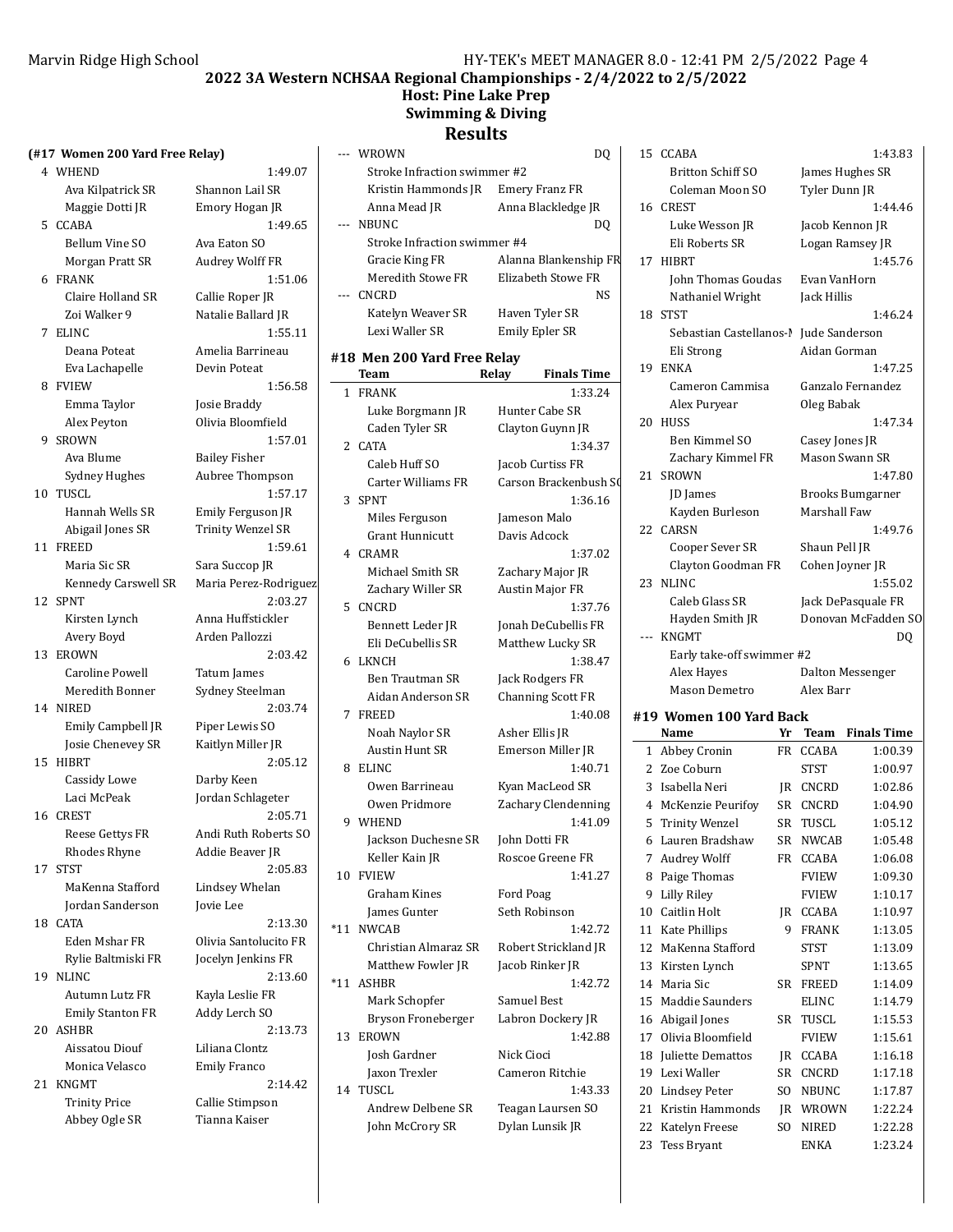#### Marvin Ridge High School HY-TEK's MEET MANAGER 8.0 - 12:41 PM 2/5/2022 Page 5

**2022 3A Western NCHSAA Regional Championships - 2/4/2022 to 2/5/2022**

# **Host: Pine Lake Prep Swimming & Diving**

**(#19 Women 100 Yard Back)**

| ---            | Lucy Jones             | SO.       | <b>CATA</b>  | NS                 |
|----------------|------------------------|-----------|--------------|--------------------|
|                | #20 Men 100 Yard Back  |           |              |                    |
|                | Name                   | Yr        | Team         | <b>Finals Time</b> |
| $\mathbf{1}$   | Davis Adcock           |           | <b>SPNT</b>  | 54.59              |
|                | 2 Alex Barr            |           | <b>KNGMT</b> | 54.76              |
|                | 3 Graham Powers        | IR        | NWCAB        | 56.93              |
| $\overline{4}$ | <b>Tristan Peyton</b>  |           | FVIEW        | 57.79              |
| 5              | Luke Gonzales          | SO.       | PISGA        | 59.03              |
| 6              | Jackson Broos          |           | <b>STST</b>  | 1:01.87            |
| 7              | <b>Bailey Williams</b> | <b>FR</b> | CCABA        | 1:01.91            |
| 8              | Owen Pridmore          |           | ELINC        | 1:04.13            |
| 9              | Ben Trautman           | <b>SR</b> | LKNCH        | 1:05.21            |
| 10             | Alex Puryear           |           | ENKA         | 1:05.83            |
|                | 11 Carson Brackenbush  | SO.       | <b>CATA</b>  | 1:05.85            |
| 12             | John Dotti             | <b>FR</b> | WHEND        | 1:05.96            |
| 13             | Carter Hall            | <b>FR</b> | LKNCH        | 1:06.39            |
|                | 14 Zachary Major       | JR.       | CRAMR        | 1:06.81            |
| 15             | Trajan Bianchin        | <b>FR</b> | <b>CATA</b>  | 1:09.11            |
| 16             | Aidan Gorman           |           | STST         | 1:09.30            |
|                | 17 Nathaniel Carswell  | <b>FR</b> | <b>FREED</b> | 1:09.65            |
|                | 18 Jameson Malo        |           | <b>SPNT</b>  | 1:09.86            |
| 19             | Rider Warner           |           | <b>ELINC</b> | 1:10.29            |
|                | 20 Kris Chambers       | IR        | LKNCH        | 1:11.70            |
| 21             | James Hughes           | SR -      | <b>CCABA</b> | 1:12.10            |
|                | 22 Evan VanHorn        |           | HIBRT        | 1:12.14            |
|                | 23 Josh Holt           |           | HIBRT        | 1:12.30            |
| $---$          | Shaun Pell             | <b>IR</b> | <b>CARSN</b> | <b>DFS</b>         |
|                | Declared false start   |           |              |                    |

#### **#21 Women 100 Yard Breast**

|              | Name                  | Yr             | Team         | <b>Finals Time</b> |
|--------------|-----------------------|----------------|--------------|--------------------|
| $\mathbf{1}$ | Maddie Geyer          | JR             | <b>PRKWD</b> | 1:04.77            |
| 2            | Presley Horton        | S <sub>O</sub> | LKNCH        | 1:10.51            |
| 3            | Laurel Keasler        | IR.            | CNCRD        | 1:11.11            |
| 4            | Allison Kimmel        | SR             | <b>HUSS</b>  | 1:11.32            |
| 5            | Liza Porras           | SO.            | <b>NBUNC</b> | 1:15.71            |
| 6            | Maggie Dotti          | <b>IR</b>      | WHEND        | 1:17.16            |
| 7            | Emma Taylor           |                | <b>FVIEW</b> | 1:18.14            |
| 8            | <b>Bellum Vine</b>    | SO.            | <b>CCABA</b> | 1:18.17            |
| 9            | <b>Emily Campbell</b> | <b>IR</b>      | <b>NIRED</b> | 1:20.33            |
| 10           | Claire Holland        | SR             | <b>FRANK</b> | 1:22.20            |
| 11           | <b>Emily Epler</b>    | <b>SR</b>      | <b>CNCRD</b> | 1:22.24            |
| 12           | Susan Christy         |                | <b>FVIEW</b> | 1:22.51            |
| 13           | Ella Laursen          | SR             | TUSCL        | 1:24.11            |
| 14           | Anna Huffstickler     |                | <b>SPNT</b>  | 1:24.18            |
| 15           | Zove Rudisill         | IR             | <b>NGAST</b> | 1:25.38            |
| 16           | Aissatou Diouf        |                | <b>ASHBR</b> | 1:25.40            |
| 17           | Casey Gale            | IR             | <b>NWCAB</b> | 1:26.90            |
| 18           | Logan Guynn           | SO.            | <b>FRANK</b> | 1:27.44            |
| 19           | Lizzie Anderson       |                | <b>ENKA</b>  | 1:28.83            |
| 20           | Aiden Shepherd        |                | SROWN        | 1:28.85            |
| 21           | Callie Stimpson       |                | KNGMT        | 1:29.39            |
| 22           | Amelia Barrineau      |                | ELINC        | 1:30.10            |

| <b>Results</b>          |                               |           |              |                    |  |
|-------------------------|-------------------------------|-----------|--------------|--------------------|--|
| 23                      | Aleigha Shotts                | <b>FR</b> | <b>NWCAB</b> | 1:30.25            |  |
| $---$                   | Anna Blackledge               | <b>IR</b> | WROWN        | <b>DFS</b>         |  |
|                         | Declared false start          |           |              |                    |  |
|                         | #22 Men 100 Yard Breast       |           |              |                    |  |
|                         | Name                          | Yr        | Team         | <b>Finals Time</b> |  |
| $\mathbf{1}$            | Matthew Lucky                 | <b>SR</b> | CNCRD        | 58.27              |  |
| 2                       | Cooper Sever                  | SR        | CARSN        | 1:00.80            |  |
| 3                       | Labron Dockery                | IR        | <b>ASHBR</b> | 1:03.39            |  |
| 4                       | Devin Buckler                 | <b>IR</b> | <b>LKNCH</b> | 1:03.86            |  |
| 5                       | Andrew Taylor                 |           | <b>FVIEW</b> | 1:05.89            |  |
| 6                       | Seth Robinson                 |           | <b>FVIEW</b> | 1:06.55            |  |
| 7                       | Joshua Vernelson              | SO.       | <b>FRANK</b> | 1:06.69            |  |
| 8                       | Aidan Anderson                | SR        | LKNCH        | 1:06.86            |  |
| 9                       | Joseph Vernelson              | SR        | <b>FRANK</b> | 1:10.15            |  |
| 10                      | <b>Charles Fields</b>         | SO.       | <b>HKY</b>   | 1:10.38            |  |
| 11                      | Nicholas Willer               | <b>SR</b> | <b>CRAMR</b> | 1:10.52            |  |
| 12                      | Gavin Hamblin                 |           | <b>PRKWD</b> | 1:10.75            |  |
| 13                      | Christian Almaraz             | <b>SR</b> | <b>NWCAB</b> | 1:10.78            |  |
| 14                      | Aiden DeLancey                | <b>SR</b> | WHEND        | 1:12.95            |  |
| 15                      | Owen Barrineau                |           | <b>ELINC</b> | 1:13.93            |  |
| 16                      | Miles Ferguson                |           | <b>SPNT</b>  | 1:14.33            |  |
| 17                      | <b>Jonah DeCubellis</b>       | FR        | <b>CNCRD</b> | 1:14.43            |  |
| 18                      | Camden Miller                 | IR        | <b>CARSN</b> | 1:14.71            |  |
| 19                      | Zachary Willer                | <b>SR</b> | <b>CRAMR</b> | 1:16.10            |  |
| 20                      | <b>Brooks Bumgarner</b>       |           | <b>SROWN</b> | 1:16.90            |  |
| 21                      | Zachary Kimmel                | FR        | <b>HUSS</b>  | 1:18.10            |  |
| 22                      | Jacob White                   |           | <b>SPNT</b>  | 1:19.01            |  |
| ---                     | Jacob Moose                   | <b>IR</b> | <b>CCABA</b> | DQ                 |  |
| ---                     | Keegan Coffey                 | SO.       | <b>LKNCH</b> | <b>NS</b>          |  |
|                         | #23 Women 400 Yard Free Relay |           |              |                    |  |
|                         | Team                          |           | Relay        | <b>Finals Time</b> |  |
| 1                       | <b>NWCAB</b>                  |           |              | 3:46.57            |  |
|                         | Hayden Burroughs SO           |           |              | Lauren Bradshaw SR |  |
|                         | Isabella Thompson JR          |           |              | Caroline Rinker JR |  |
| $\overline{\mathbf{c}}$ | CCABA                         |           |              | 3:49.95            |  |

| <b>IWCAB</b>                           | 3:46.57              |   |
|----------------------------------------|----------------------|---|
| Hayden Burroughs SO Lauren Bradshaw SR |                      |   |
| Isabella Thompson JR                   | Caroline Rinker JR   |   |
| CABA:                                  | 3:49.95              |   |
| Abbey Cronin FR                        | Audrey Wolff FR      |   |
| Emma Seymour SR                        | Lyla Johns FR        |   |
| IKY                                    | 3:58.41              |   |
| Ella Brett Hitchcock FR Emma Pitts SO  |                      |   |
| Denise Olguin-Abreu S( Colby Fields JR |                      |   |
| NCRD:                                  | 3:58.64              |   |
| Emily Epler SR                         | Isabella Neri JR     |   |
| Laurel Keasler JR                      | McKenzie Peurifoy SR |   |
| KNCH                                   | 4:01.99              |   |
| Addison Lasarsky FR                    | Megan Wozniak SR     |   |
| Lily Yampolsky SO                      | Sara Freeman SO      | ŧ |
| TST                                    | 4:02.73              |   |
| Zoe Coburn                             | Ava Gruber           |   |
| Riley Caudle SO                        | Katelyn Parmenter    |   |
| <b>RANK</b>                            | 4:16.24              |   |
| Zoi Walker 9                           | Callie Roper JR      |   |
| Claire Holland SR                      | Natalie Ballard JR   |   |
| <b>VIEW</b>                            | 4:19.05              |   |
| Lilly Riley                            | Alex Peyton          |   |
| Paige Thomas                           | Olivia Bloomfield    |   |

3 HKY

4 CNCRD

5 LKNCH

6 STST

7 FRANK

8 FVIEW

9 4:21.47 WHEND Shannon Lail SR Maggie Dotti JR Emory Hogan JR Andrea Alverez JR 10 SROWN 4:26.87 Bailey Fisher Ava Blume Sydney Hughes Aubree Thompson 11 NBUNC 4:28.13 Danielle Sprague JR Lindsey Peter SO Avery Mays SO Liza Porras SO 12 FREED 4:30.32 Maria Sic SR Keyla Perez-Rodriguez Kennedy Carswell SR Maria Perez-Rodriguez 13 ELINC 4:39.04 Theryn Miller Paige Bias Macie Stoddard Maddie Saunders 14 HIBRT 4:41.27 Cassidy Lowe Anslie Norris Madyson Vos Jordan Schlageter 15 4:43.66 NIRED Kaitlyn Miller JR Piper Lewis SO Josie Chenevey SR Emily Campbell JR 16 4:50.48 CREST Reese Gettys FR Addie Beaver JR Andi Ruth Roberts SO Rhodes Rhyne 17 EROWN 4:53.56 Caroline Powell Erica Cioci Meredith Bonner Sydney Steelman 18 4:57.29 CRAMR Ella Hilderbran SO Riley Lavinder JR Mackenzie Chapman S( Abby Ferrell JR 19 5:02.74 SPNT Anna Huffstickler Emma White Margarete Eisenhuth Avery Boyd 20 5:02.86 TUSCL Eva Rinker JR Lydia Jackson JR Gracie Rinker FR Emily Ferguson JR 21 5:13.24 CATA Rylie Baltmiski FR Alessandra Granda SO Jocelyn Jenkins FR Kelly Todd FR 22 5:13.51 ENKA Lizzie Anderson Tess Bryant Memphis Clayton Sydney Hoppensteadt 23 NLINC 5:16.35 Autumn Lutz FR Kayla Leslie FR Keira Cavanagh FR Addy Lerch SO

**#24 Men 400 Yard Free Relay**

|   | Team             | Relay | <b>Finals Time</b> |
|---|------------------|-------|--------------------|
|   | 1 NWCAB          |       | 3:16.83            |
|   | Lane Bradshaw JR |       | Graham Powers JR   |
|   | Justin Gould FR  |       | Harrison Ranier JR |
|   | 2 LKNCH          |       | 3:24.72            |
|   | Kyle Hawkins     |       | James Burroughs SO |
|   | Ethan Hill       |       | Devin Buckler JR   |
| 3 | <b>FRANK</b>     |       | 3:30.61            |
|   | Luke Borgmann JR |       | Hunter Cabe SR     |
|   | Caden Tyler SR   |       | Clayton Guynn JR   |
|   |                  |       |                    |